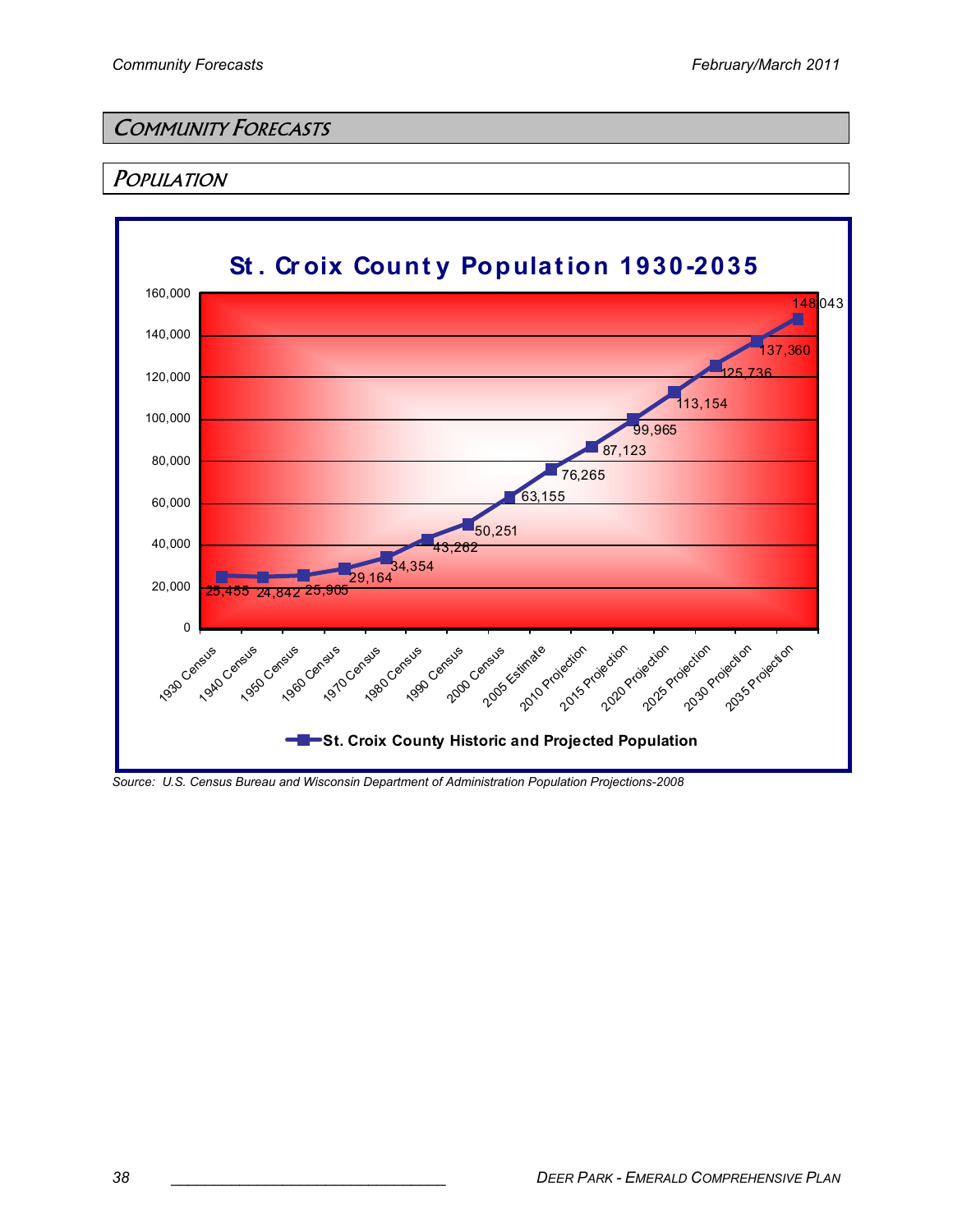### Population Projections - 2000 to 2030 **St. Croix County**

| <b>MUNICIPALITY</b>      | <b>CENSUS</b>  | EST.   | # CHG<br><b>PROJECTIONS</b> |        |                |         |         |        | % CHG |
|--------------------------|----------------|--------|-----------------------------|--------|----------------|---------|---------|--------|-------|
| <b>TOWNS</b>             | 2000           | 2005   | 2010                        | 2015   | 2020           | 2025    | 2030    | 00-30  | 00-30 |
| <b>T</b> Baldwin         | 903            | 958    | 999                         | 1058   | 1116           | 1164    | 1202    | 299    | 33.1  |
| <b>T Cady</b>            | 710            | 785    | 846                         | 921    | 997            | 1064    | 1124    | 414    | 58.3  |
| T Cylon                  | 629            | 671    | 696                         | 735    | 772            | 803     | 826     | 197    | 31.3  |
| <b>T Eau Galle</b>       | 882            | 995    | 1100                        | 1209   | 1318           | 1419    | 1507    | 625    | 70.9  |
| <b>T</b> Emerald         | 691            | 781    | 851                         | 939    | 1027           | 1109    | 1182    | 491    | 71.1  |
| <b>T Erin Prairie</b>    | 658            | 672    | 691                         | 723    | 754            | 777     | 793     | 135    | 20.5  |
| <b>T</b> Forest          | 590            | 627    | 651                         | 687    | 722            | 750     | 773     | 183    | 31.0  |
| <b>T</b> Glenwood        | 755            | 856    | 931                         | 1026   | 1121           | 1210    | 1287    | 532    | 70.5  |
| T Hammond                | 947            | 1523   | 1871                        | 2265   | 2675           | 3074    | 3453    | 2506   | 264.6 |
| <b>T</b> Hudson          | 6213           | 7533   | 8941                        | 10,533 | 12,178         | 13,767  | 15,259  | 9046   | 145.6 |
| T Kinnickinnic           | 1400           | 1629   | 1829                        | 2068   | 2312           | 2542    | 2752    | 1352   | 96.6  |
| <b>T Pleasant Valley</b> | 430            | 480    | 523                         | 579    | 634            | 684     | 730     | 300    | 69.8  |
| T Richmond               | 1556           | 2441   | 2974                        | 3580   | 4210           | 4822    | 5401    | 3845   | 247.1 |
| <b>T Rush River</b>      | 498            | 526    | 560                         | 604    | 649            | 688     | 721     | 223    | 44.8  |
| T St. Joseph             | 3436           | 3716   | 4095                        | 4561   | 5035           | 5477    | 5873    | 2437   | 70.9  |
| <b>T</b> Somerset        | 2644           | 3252   | 3750                        | 4334   | 4936           | 5513    | 6048    | 3404   | 128.7 |
| T Springfield            | 808            | 916    | 991                         | 1085   | 1181           | 1268    | 1344    | 536    | 66.3  |
| <b>T</b> Stanton         | 1003           | 1014   | 1033                        | 1062   | 1087           | 1101    | 1105    | 102    | 10.2  |
| T Star Prairie           | 2944           | 3495   | 3973                        | 4539   | 5121           | 5675    | 6185    | 3241   | 110.1 |
| T Troy                   | 3661           | 4385   | 5011                        | 5748   | 6503           | 7224    | 7889    | 4228   | 115.5 |
| T Warren                 | 1320           | 1540   | 1747                        | 1990   | 2238           | 2474    | 2691    | 1371   | 103.9 |
| <b>Subtotal</b>          | 32,678         | 38,795 | 44,063                      | 50,246 | 56,586         | 62,605  | 68,145  | 35,467 | 108.5 |
| <b>VILLAGES/CITIES</b>   | 2000           | 2005   | 2010                        | 2015   | 2020           | 2025    | 2030    | 00-30  | 00-30 |
| V Baldwin                | 2667           | 3441   | 4044                        | 4746   | 5470           | 6170    | 6824    | 4157   | 155.9 |
| <b>V Deer Park</b>       | 227            | 224    | 225                         | 229    | 232            | 234     | 232     | 5      | 2.2   |
| V Hammond                | 1153           | 1649   | 1951                        | 2300   | 2661           | 3009    | 3337    | 2184   | 189.4 |
| V North Hudson           | 3463           | 3693   | 3988                        | 4374   | 4763           | 5120    | 5432    | 1969   | 56.9  |
| <b>V</b> Roberts         | 969            | 1362   | 1585                        | 1849   | 2123           | 2386    | 2631    | 1662   | 171.5 |
| V Somerset               | 1556           | 2204   | 2681                        | 3225   | 3790           | 4339    | 4860    | 3304   | 212.3 |
| V Star Prairie           | 574            | 634    | 693                         | 768    | 842            | 912     | 974     | 400    | 69.7  |
| V Spring Valley          | $\overline{2}$ | 3      | 3                           | 3      | $\overline{2}$ | 3       | 3       | 1      | 50.0  |
| <b>V</b> Wilson          | 176            | 194    | 209                         | 229    | 249            | 267     | 282     | 106    | 60.2  |
| V Woodville              | 1104           | 1292   | 1436                        | 1630   | 1830           | 2018    | 2191    | 1087   | 98.5  |
| C Glenwood City          | 1183           | 1227   | 1303                        | 1405   | 1506           | 1597    | 1672    | 489    | 41.3  |
| C Hudson                 | 8775           | 11,432 | 13,473                      | 15,865 | 18,337         | 20,725  | 22,967  | 14,192 | 161.7 |
| <b>C New Richmond</b>    | 6310           | 7566   | 8638                        | 9917   | 11,230         | 12,485  | 13,643  | 7333   | 116.2 |
| C River Falls            | 2318           | 2549   | 2831                        | 3179   | 3533           | 3866    | 4167    | 1849   | 79.8  |
| <b>Subtotal</b>          | 30,477         | 37,470 | 43,060                      | 49,719 | 56,568         | 63,131  | 69,215  | 38,738 | 127.1 |
| <b>St. Croix County</b>  | 63,155         | 76,265 | 87,123                      | 99,965 | 113,154        | 125,736 | 137,360 | 74,205 | 117.5 |

Source: U.S. Census Bureau and Wisconsin Department of Administration 2008 Population Projections Project communities are designated in bold type.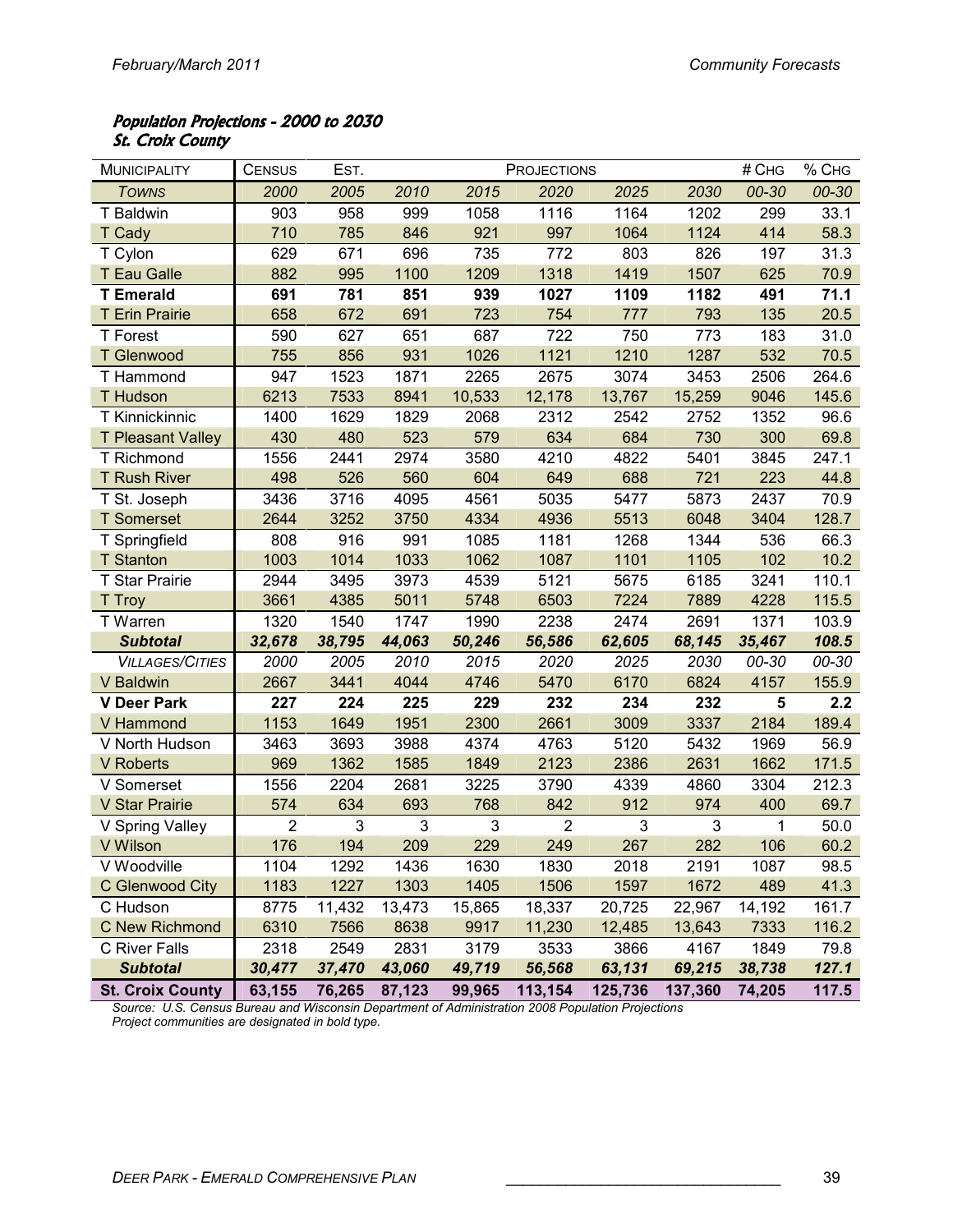# **HOUSEHOLD**

### Persons Per Housing Unit - 2000 to 2030 **St. Croix County**

| MUNICIPALITY             | <b>CENSUS</b> | <b>ESTIMATE</b> | PROJECTIONS |      |      |      |      |  |  |
|--------------------------|---------------|-----------------|-------------|------|------|------|------|--|--|
| <b>TOWNS</b>             | 2000          | 2005            | 2010        | 2015 | 2020 | 2025 | 2030 |  |  |
| T Baldwin                | 2.94          | 2.93            | 2.89        | 2.86 | 2.83 | 2.82 | 2.77 |  |  |
| T Cady                   | 2.78          | 2.77            | 2.74        | 2.72 | 2.68 | 2.66 | 2.62 |  |  |
| T Cylon                  | 2.77          | 2.76            | 2.72        | 2.70 | 2.68 | 2.65 | 2.61 |  |  |
| <b>T Eau Galle</b>       | 2.87          | 2.87            | 2.82        | 2.80 | 2.78 | 2.75 | 2.70 |  |  |
| <b>T</b> Emerald         | 2.93          | 2.93            | 2.87        | 2.85 | 2.83 | 2.80 | 2.76 |  |  |
| <b>T Erin Prairie</b>    | 2.90          | 2.88            | 2.85        | 2.82 | 2.80 | 2.78 | 2.73 |  |  |
| <b>T</b> Forest          | 2.91          | 2.89            | 2.86        | 2.83 | 2.81 | 2.78 | 2.74 |  |  |
| <b>T</b> Glenwood        | 2.97          | 2.96            | 2.92        | 2.90 | 2.87 | 2.85 | 2.80 |  |  |
| T Hammond                | 3.02          | 3.00            | 2.96        | 2.93 | 2.91 | 2.89 | 2.84 |  |  |
| <b>T Hudson</b>          | 3.17          | 3.16            | 3.11        | 3.09 | 3.07 | 3.04 | 2.99 |  |  |
| T Kinnickinnic           | 2.90          | 2.89            | 2.84        | 2.82 | 2.80 | 2.77 | 2.73 |  |  |
| <b>T Pleasant Valley</b> | 2.97          | 2.94            | 2.89        | 2.90 | 2.87 | 2.85 | 2.80 |  |  |
| T Richmond               | 2.95          | 2.94            | 2.90        | 2.87 | 2.85 | 2.82 | 2.78 |  |  |
| <b>T Rush River</b>      | 2.91          | 2.89            | 2.85        | 2.84 | 2.81 | 2.79 | 2.74 |  |  |
| T St. Joseph             | 2.86          | 2.85            | 2.80        | 2.78 | 2.76 | 2.73 | 2.69 |  |  |
| <b>T</b> Somerset        | 2.85          | 2.84            | 2.80        | 2.78 | 2.75 | 2.73 | 2.69 |  |  |
| T Springfield            | 2.84          | 2.83            | 2.78        | 2.76 | 2.73 | 2.72 | 2.67 |  |  |
| <b>T</b> Stanton         | 2.85          | 2.84            | 2.80        | 2.78 | 2.75 | 2.73 | 2.69 |  |  |
| T Star Prairie           | 2.82          | 2.81            | 2.77        | 2.75 | 2.73 | 2.70 | 2.66 |  |  |
| T Troy                   | 2.93          | 2.92            | 2.87        | 2.85 | 2.83 | 2.80 | 2.76 |  |  |
| T Warren                 | 3.10          | 3.09            | 3.04        | 3.02 | 3.00 | 2.97 | 2.92 |  |  |
| <b>VILLAGES/CITIES</b>   | 2000          | 2005            | 2010        | 2015 | 2020 | 2025 | 2030 |  |  |
| V Baldwin                | 2.33          | 2.32            | 2.28        | 2.26 | 2.25 | 2.23 | 2.19 |  |  |
| <b>V Deer Park</b>       | 2.49          | 2.49            | 2.43        | 2.43 | 2.41 | 2.38 | 2.35 |  |  |
| V Hammond                | 2.55          | 2.54            | 2.50        | 2.48 | 2.46 | 2.44 | 2.40 |  |  |
| V North Hudson           | 2.63          | 2.62            | 2.58        | 2.56 | 2.54 | 2.52 | 2.48 |  |  |
| V Roberts                | 2.47          | 2.46            | 2.43        | 2.40 | 2.39 | 2.37 | 2.33 |  |  |
| V Somerset               | 2.45          | 2.44            | 2.41        | 2.39 | 2.36 | 2.35 | 2.31 |  |  |
| V Star Prairie           | 2.71          | 2.70            | 2.66        | 2.64 | 2.61 | 2.59 | 2.56 |  |  |
| V Spring Valley          | 2.46          | 1.50            | 1.50        | 1.50 | 1.00 | 1.50 | 1.50 |  |  |
| V Wilson                 | 2.67          | 2.66            | 2.60        | 2.59 | 2.56 | 2.56 | 2.50 |  |  |
| V Woodville              | 2.37          | 2.36            | 2.33        | 2.31 | 2.29 | 2.27 | 2.24 |  |  |
| C Glenwood City          | 2.48          | 2.47            | 2.43        | 2.42 | 2.40 | 2.37 | 2.34 |  |  |
| C Hudson                 | 2.35          | 2.34            | 2.30        | 2.29 | 2.27 | 2.25 | 2.21 |  |  |
| C New Richmond           | 2.38          | 2.37            | 2.34        | 2.32 | 2.30 | 2.28 | 2.24 |  |  |
| <b>C River Falls</b>     | 2.44          | 2.20            | 2.17        | 2.15 | 2.13 | 2.12 | 2.08 |  |  |
| <b>St. Croix County</b>  | 2.66          | 2.64            | 2.60        | 2.58 | 2.56 | 2.54 | 2.49 |  |  |

Source: Wisconsin Department of Administration - 2008 Project communities are designated in bold type.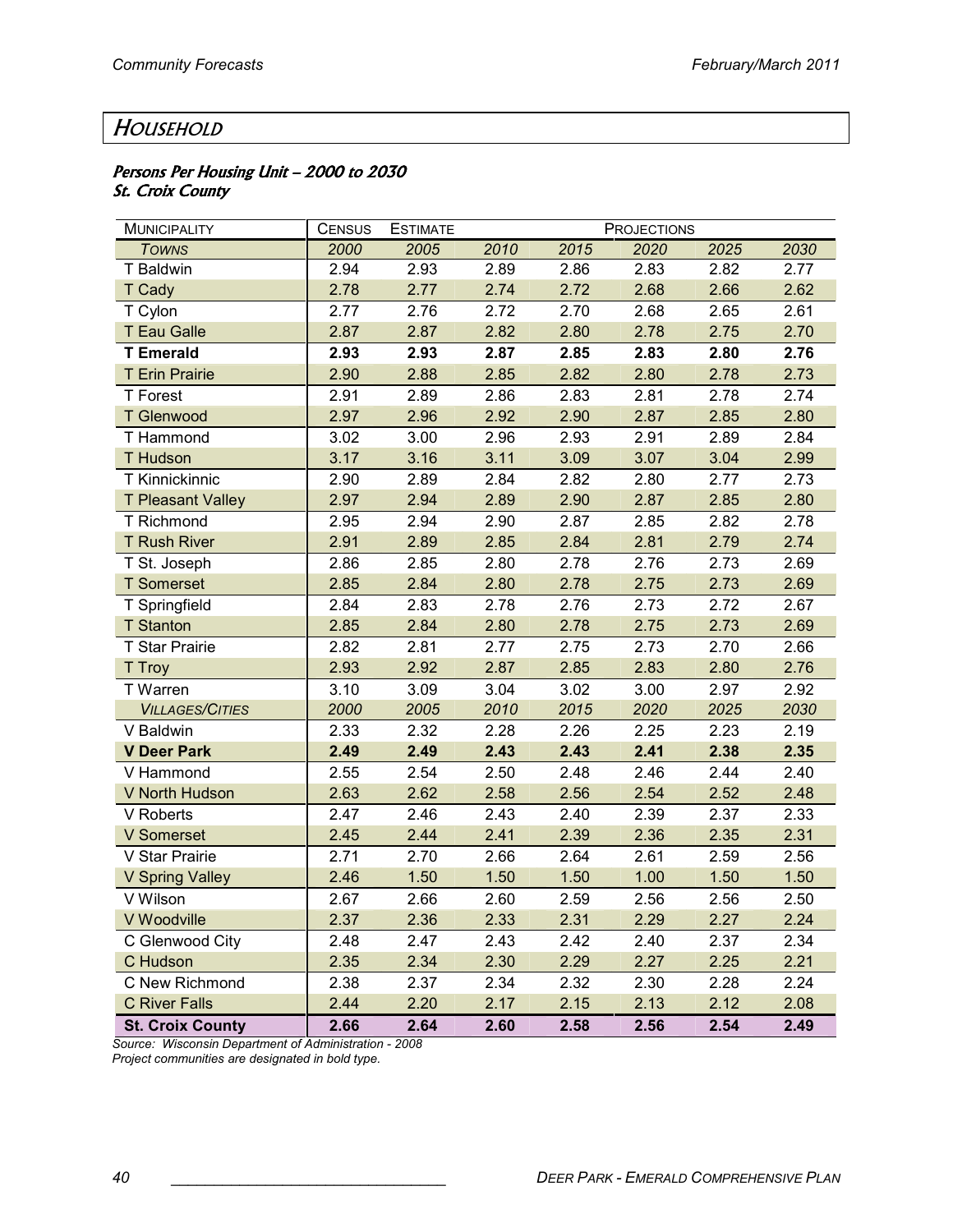



- The number of persons per housing unit has been declining since the 1980s. That trend is expected to continue and is reflected in the declining rates for Emerald, Deer Park and the surrounding municipalities.
- The decline is a result of smaller families with fewer children, more households with no children, more single households, and elderly people living longer and remaining in their own homes longer.
- Emerald's persons per housing unit rate is very close to the surrounding towns, except Cylon. It is significantly higher than the County's which includes a greater number of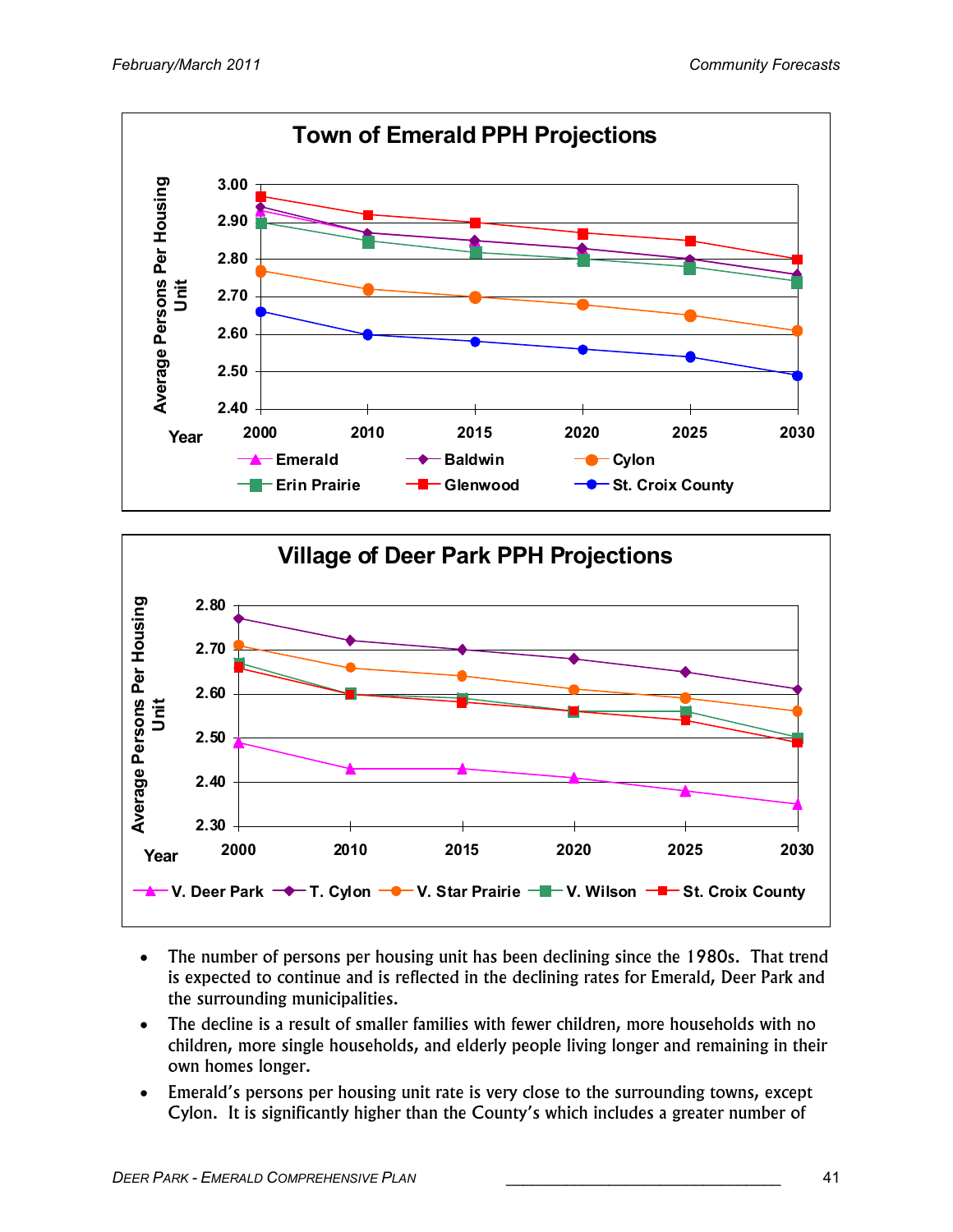multi-family, rental and elderly housing options. It also reflects the strong farming background with traditionally larger families.

- Deer Park's persons per housing unit rate is significantly lower than the surrounding municipalities, similar sized villages and St. Croix County's. This may be due to the growing elderly population in the village and the decline in families with children.
- As population per housing unit continues to decline the town and village should evaluate its affect on provision of services such as road maintenance, school busing, access to health services, services for the elderly, etc.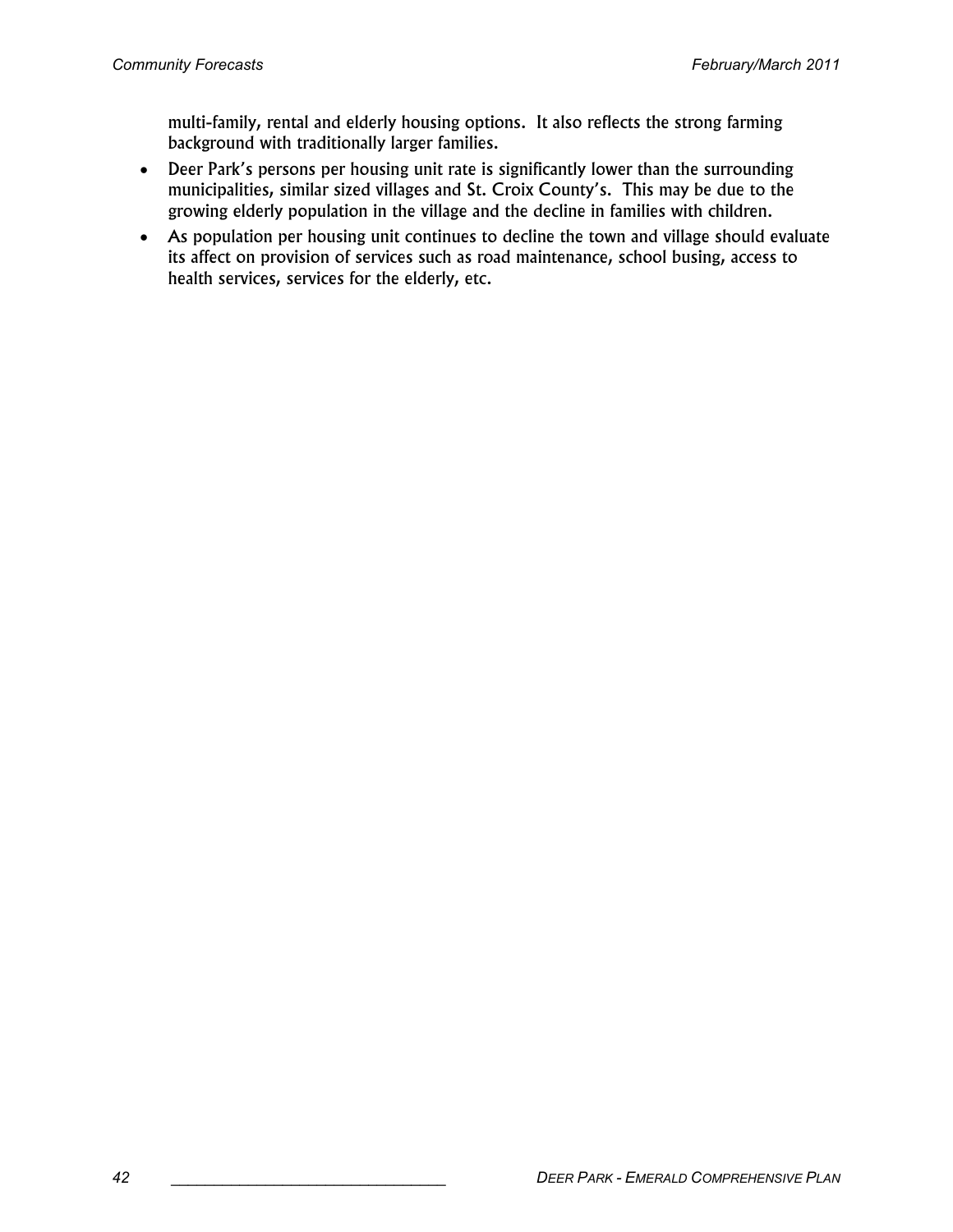# EMERALD HOUSING UNITS & ACREAGE

The following assumptions were used to create the growth projections for the Town of Emerald which are found in the charts and graphs on the next several pages.

- All projections assume that existing town land use policies will not change.
- The *Official Trend* projections are the official population projections for Emerald from the Wisconsin Department of Administration's (WDOA) Demographic Services Center, see charts on previous pages. They are based on historic growth rates, with a strong emphasis on the estimated growth from 2000 to 2005.
- It should be noted that from 1970-2000 Emerald was substantially below the County growth rate.
- The *Official Trend* projections do not account for the economic recession of the past three years and the depressed housing market; therefore, alternative projections were developed with adjusted populations based on these market changes.
- In developing the alternative growth projections, the 2010 population is kept numerically close to the WDOA's official estimate.
- The *Conservative Growth* projections are based on Emerald's average historic population growth from 1970 to 2000. Emerald's current estimated population is below the *Official* Trend estimate and closest to the *Conservative Growth* estimate.
- The *Accelerated Growth* projections for Emerald are based on the population projections for all of St. Croix County for the period 2000-2030 from WDOA. These ratios were chosen because the population projections are fairly aggressive and it was appropriate to provide one set of growth projections that were more aggressive than the state's official projections for Emerald.
- If all towns or adjacent towns in St. Croix County had similar restrictions on growth and development, then a more open market would occur, which could lead to a significant shift in existing and future development patterns.
- The *Accelerated Growth* projections for Emerald would not occur unless the community had the same location, transportation infrastructure, amenities, and shopping opportunities as the county.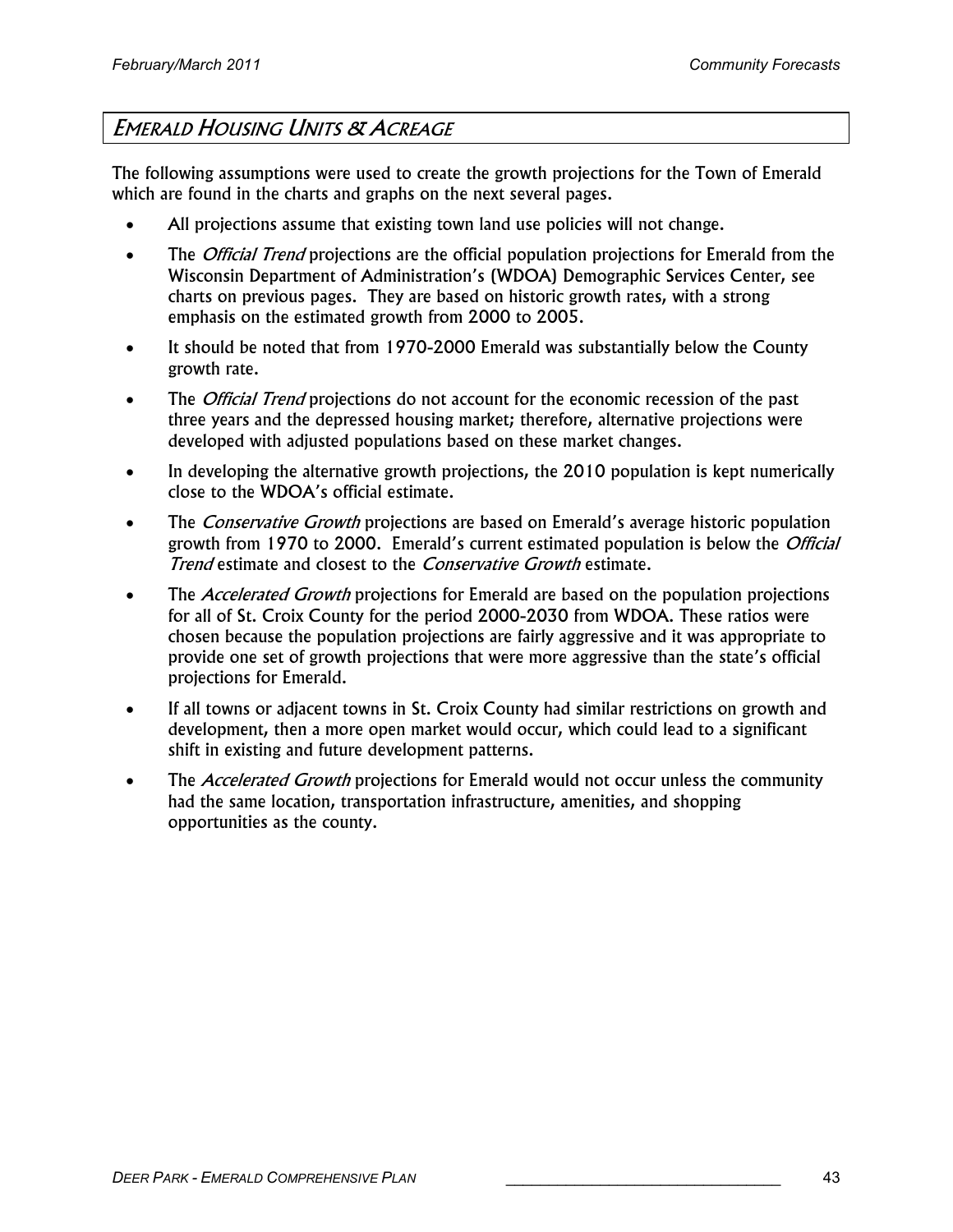The following notes regarding calculations will make it easier to read the Growth Projection charts for Emerald.

- Each of the calculations is cumulative. The baseline 2000 official Census numbers are the starting point.
- The number in the change column is the increase or decrease expected. The number for each time period is based on the previous time period.
- The Persons Per Housing Unit (PPH) number is the official estimate from WDOA's Demographic Services Center. This number was not adjusted; the official number was used for all calculations.
- The Population is divided by the PPH to calculate Housing Units for all the projections.
- Three acres per housing unit was used to estimate acreage used for rural residential development in Emerald. The three acres represents the residential housing site and the associated infrastructure needed. It is not intended to represent lot size or to correspond to the actual acreage owned or taxed as residential or agricultural building site property.
- The Housing Units are multiplied by 3.0 acres per Housing Unit to calculate the Acreage.

#### Growth Projections -- 2000 to 2030 **Town of Emerald**

|                            | <b>PROJECTIONS</b> |              |            |                      |              |                |              |  |
|----------------------------|--------------------|--------------|------------|----------------------|--------------|----------------|--------------|--|
| <b>INCREASE BASED ON</b>   | <b>POPULATION</b>  |              | <b>PPH</b> | <b>HOUSING UNITS</b> |              | <b>ACREAGE</b> |              |  |
|                            | <b>CHANGE</b>      | <b>TOTAL</b> |            | <b>CHANGE</b>        | <b>TOTAL</b> | <b>CHANGE</b>  | <b>TOTAL</b> |  |
| <b>Baseline 2000</b>       | 691                |              | 2.93       | 244                  |              | 732            |              |  |
| 2010                       |                    |              |            |                      |              |                |              |  |
| <b>Official Trend</b>      | 160                | 851          | 2.87       | 53                   | 297          | 158            | 890          |  |
| <b>Conservative Growth</b> | 122                | 813          |            | 39                   | 283          | 118            | 850          |  |
| <b>Accelerated Growth</b>  | 199                | 890          |            | 66                   | 310          | 198            | 930          |  |
| 2015                       |                    |              |            |                      |              |                |              |  |
| <b>Official Trend</b>      | 88                 | 939          | 2.85       | 33                   | 329          | 99             | 988          |  |
| <b>Conservative Growth</b> | 49                 | 862          |            | 19                   | 302          | 58             | 907          |  |
| <b>Accelerated Growth</b>  | 131                | 1021         |            | 48                   | 358          | 144            | 1075         |  |
| 2020                       |                    |              |            |                      |              |                |              |  |
| <b>Official Trend</b>      | 88                 | 1027         | 2.83       | 33                   | 363          | 100            | 1089         |  |
| <b>Conservative Growth</b> | 51                 | 913          |            | 20                   | 323          | 60             | 968          |  |
| <b>Accelerated Growth</b>  | 135                | 1156         |            | 50                   | 408          | 151            | 1225         |  |
| 2025                       |                    |              |            |                      |              |                |              |  |
| <b>Official Trend</b>      | 82                 | 1109         | 2.80       | 33                   | 396          | 100            | 1188         |  |
| <b>Conservative Growth</b> | 55                 | 968          |            | 23                   | 346          | 69             | 1037         |  |
| <b>Accelerated Growth</b>  | 128                | 1284         |            | 50                   | 459          | 150            | 1376         |  |
| 2030                       |                    |              |            |                      |              |                |              |  |
| <b>Official Trend</b>      | 73                 | 1182         | 2.76       | 32                   | 428          | 97             | 1285         |  |
| Conservative Growth        | 58                 | 1026         |            | 26                   | 372          | 78             | 1115         |  |
| <b>Accelerated Growth</b>  | 119                | 1403         |            | 50                   | 508          | 149            | 1525         |  |

PPH = Persons Per Housing Unit

Source: U.S. Census Bureau, Wisconsin Department of Administration and St. Croix County Planning & Zoning Department.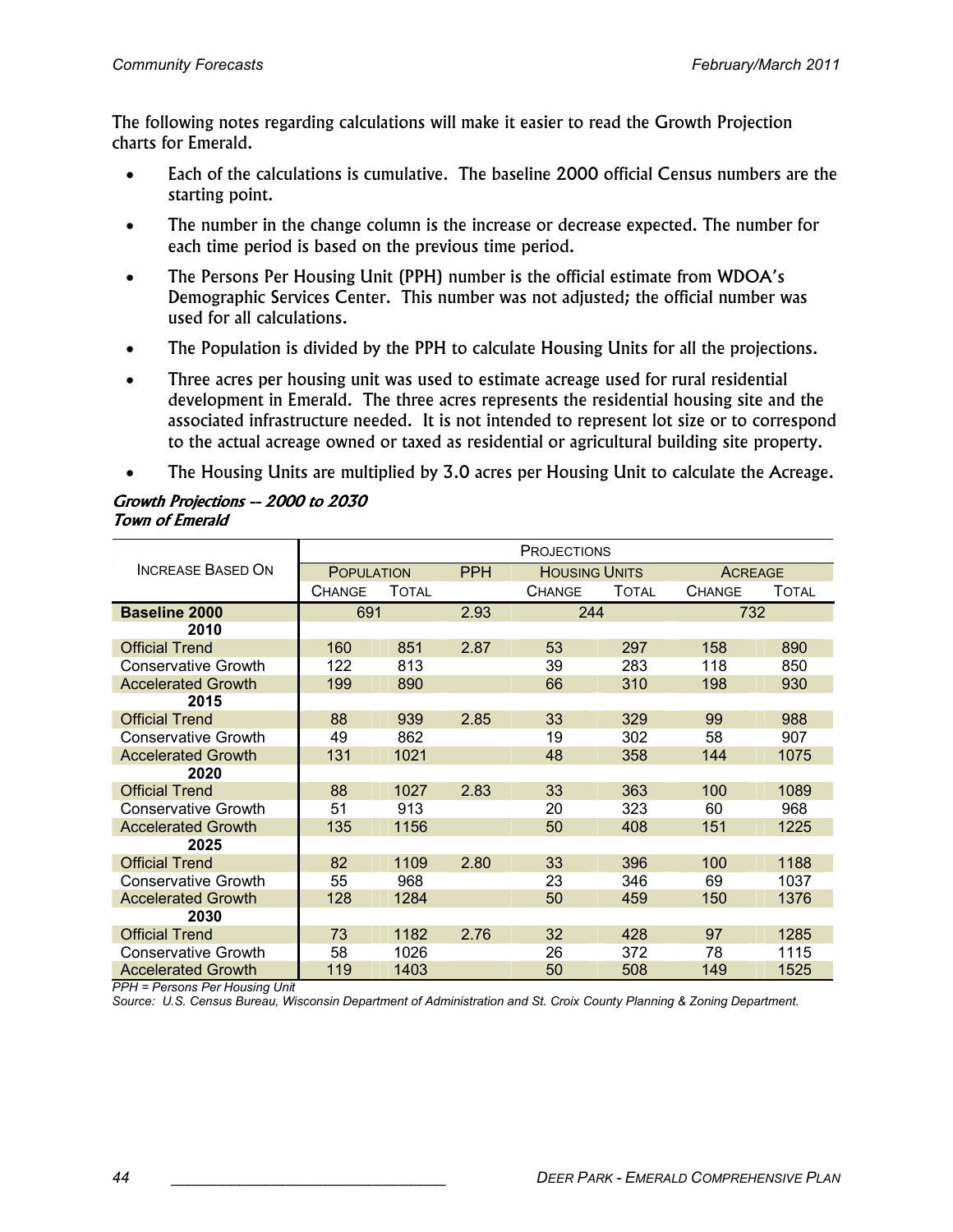

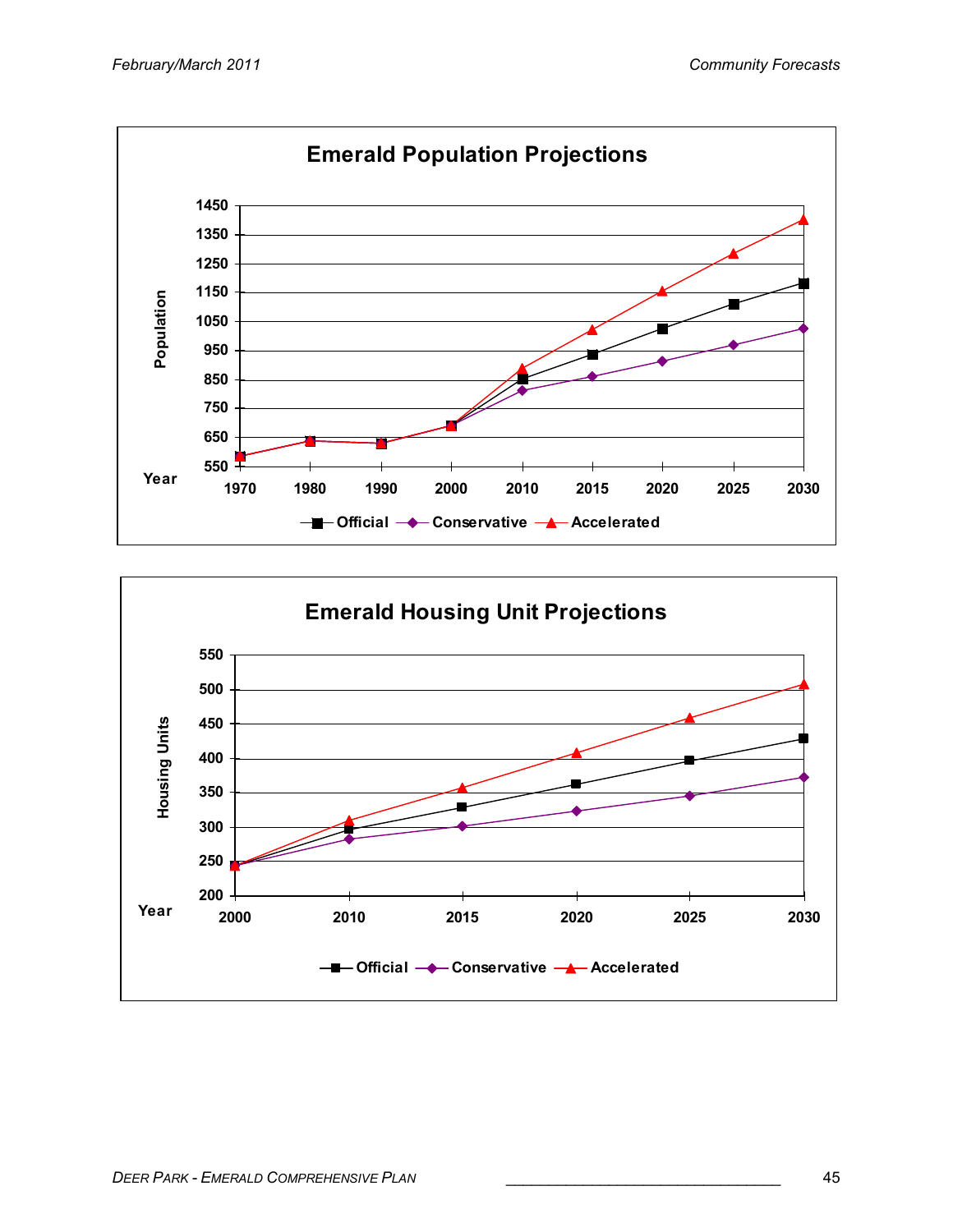

# EMERALD EMPLOYMENT

Background information and analysis for the following employment forecasts are found in the section on Economic Development.

- Area-wide economic development activities may contribute to the local employment options for residents of Emerald.
- Farm employment will continue to be the main economic activity located within the Town of Emerald.
- Home-based businesses will continue to be important to the economy of the town and should be encouraged where there will be little impact on surrounding properties.
- Alternative agriculture and nontraditional farming will be important to agriculture's economic future in the Town of Emerald.
- The existing patterns for farm and nonfarm employment will likely continue into the future.
- Many outside factors, which the Town of Emerald has little ability to influence or control, affect expansion or contraction of the farm economy and employment.
- Most commercial and industrial activity is expected to occur in neighboring communities and provide employment opportunities to town residents.
- The Town of Emerald would consider some commercial and other nonresidential land uses; however, extensive commercial or industrial development would not be consistent with the rural character and community goals.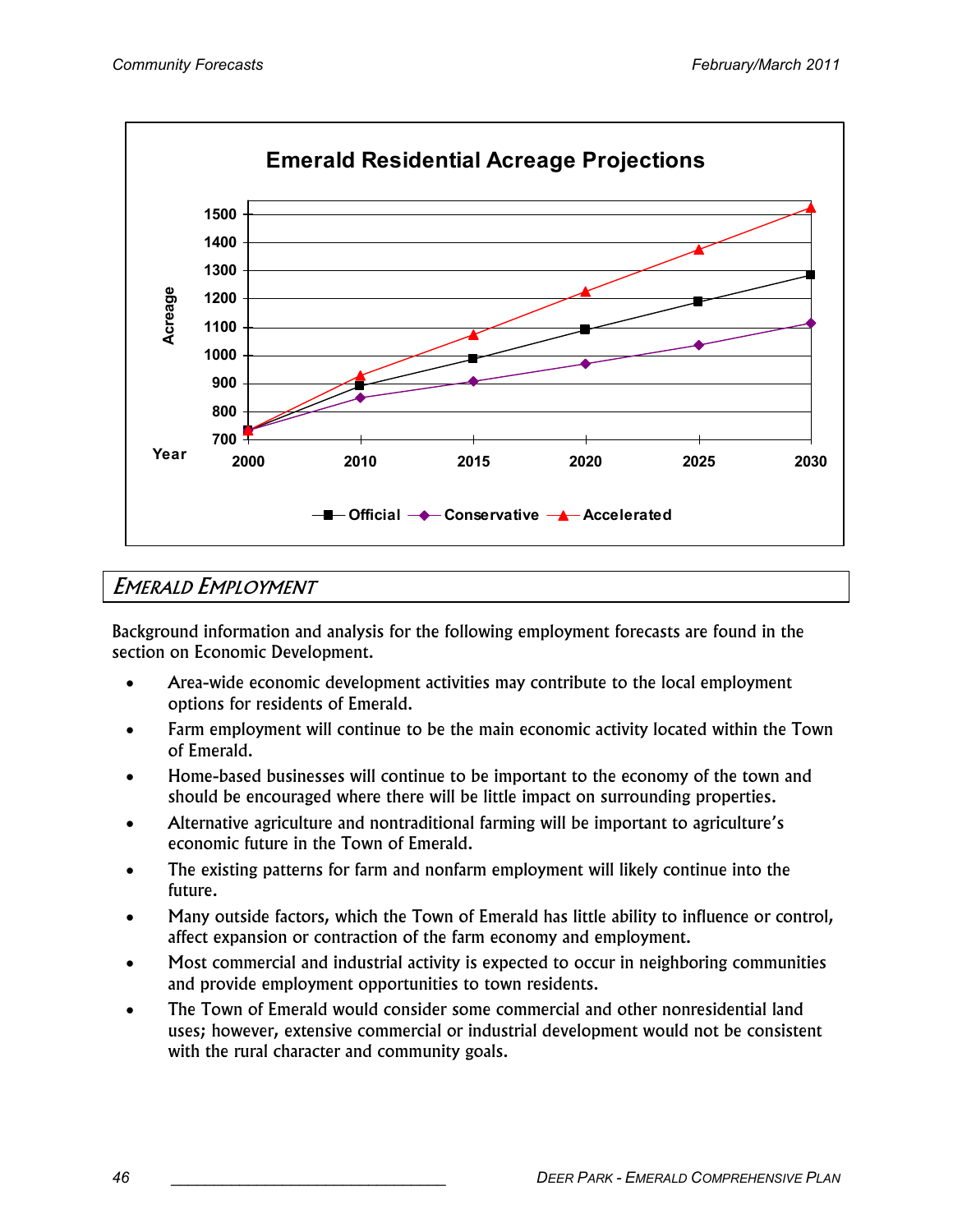# DEER PARK HOUSING UNITS & ACREAGE

The following assumptions were used to create the growth projections for the Village of Deer Park, which are found in the charts and graphs on the next several pages.

- All projections assume that existing village land use policies will not change.
- The *Official Trend* projections are the official population projections for Deer Park from the Wisconsin Department of Administration's (WDOA) Demographic Services Center, see charts on pages 38 thru 40. They are based on historic growth rates, with a strong emphasis on the estimated growth from 2000 to 2005.
- It should be noted that from 1970-2000 Deer Park was substantially below the County growth rate.
- The *Official Trend* projections do not account for the economic recession of the past three years and the depressed housing market; therefore, alternative projections were developed with adjusted populations based on these market changes.
- In developing the alternative growth projections, the 2010 population is kept numerically close to the WDOA's official estimate.
- The *Current Trend* projections are based on Deer Park's average historic population decline from 1980 to 2000. Deer Park's current estimated population is at the *Official* Trend estimate and indicates no growth in population.
- Deer Park's *Growth* projections are based on the population projections for the Village of Wilson for the period 2000-2030 from WDOA. Wilson was chosen because it is the only community in St. Croix County with a similar starting population as the Village of Deer Park. Their growth patterns could follow a comparable pattern.
- The *Accelerated Growth* projections for Deer Park are based on the population projections for all of St. Croix County for the period 2000-2030 from WDOA. These projections are provided for comparison purposes but are not very realistic at this time.
- The Accelerated Growth projections for Deer Park would not occur unless the community had the same location, transportation infrastructure, amenities, and shopping opportunities as the county.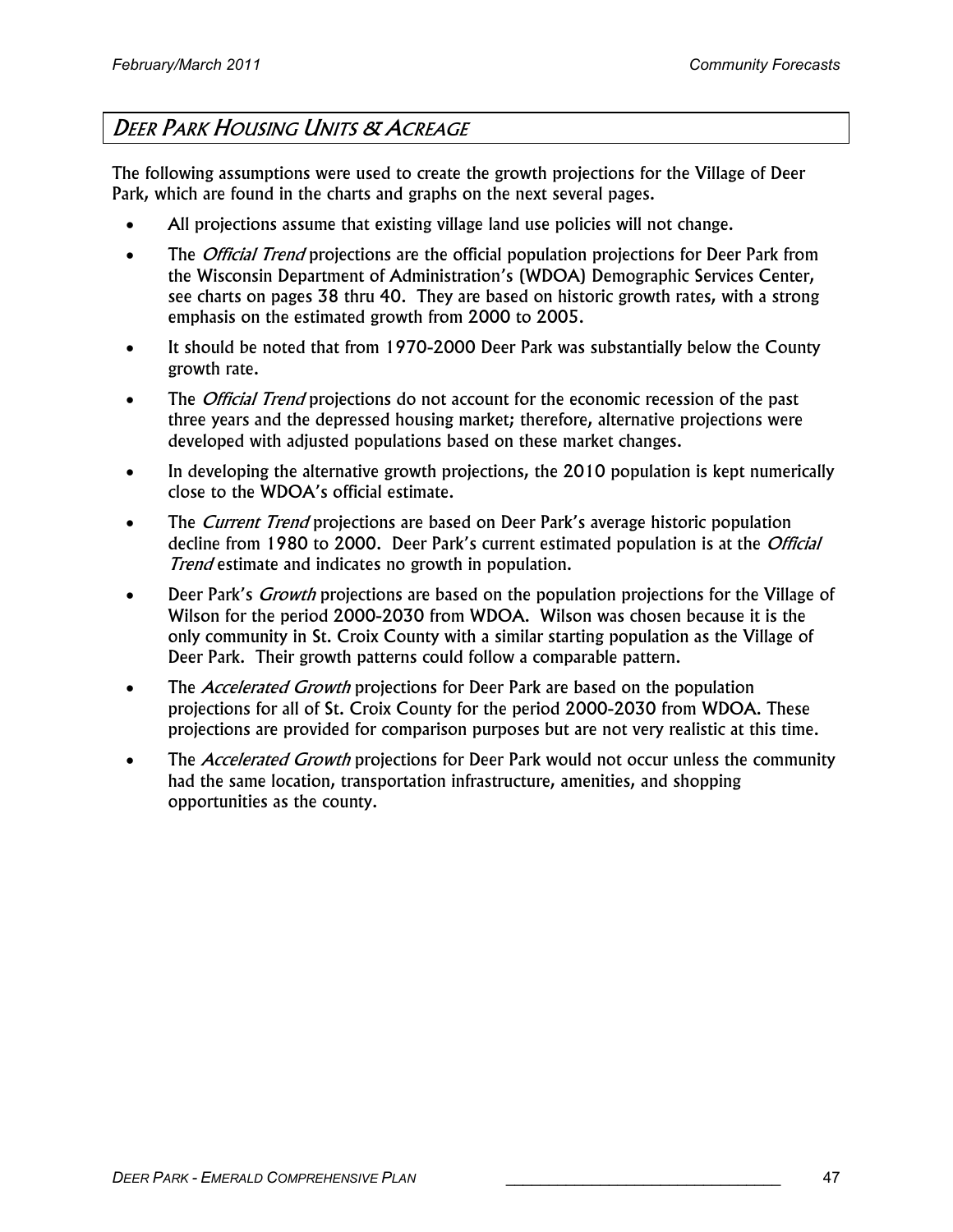The following notes regarding calculations will make it easier to read the Growth Projection charts for Deer Park.

- Each of the calculations is cumulative. The baseline 2000 official Census numbers are the starting point.
- The number in the change column is the increase or decrease expected. The number for each time period is based on the previous time period.
- The Persons Per Housing Unit (PPH) number is the official estimate from WDOA's Demographic Services Center. This number was not adjusted; the official number was used for all calculations.
- The Population is divided by the PPH to calculate Housing Units for all the projections.
- One-half acre per housing unit was used to estimate acreage used for residential development in Deer Park. The one-half acre is the lot size required in the village's ordinances for most of the undeveloped land in Deer Park. It may not correspond to the actual acreage owned or taxed as residential building site property.
- The Housing Units are multiplied by 0.5 acre per Housing Unit to calculate the Acreage.

#### Growth Projections -- 2000 to 2030 Village of Deer Park

|                                   | <b>PROJECTIONS</b> |              |            |                      |              |                |              |  |
|-----------------------------------|--------------------|--------------|------------|----------------------|--------------|----------------|--------------|--|
| <b>INCREASE BASED ON</b>          | <b>POPULATION</b>  |              | <b>PPH</b> | <b>HOUSING UNITS</b> |              | <b>ACREAGE</b> |              |  |
|                                   | <b>CHANGE</b>      | <b>TOTAL</b> |            | <b>CHANGE</b>        | <b>TOTAL</b> | <b>CHANGE</b>  | <b>TOTAL</b> |  |
| <b>Baseline 2000</b>              | 227                |              | 2.49       | 94                   |              | 38             |              |  |
| 2010                              |                    |              |            |                      |              |                |              |  |
| <b>Official Trend</b>             | $-2$               | 225          | 2.43       | $-1$                 | 93           | $-1$           | 46           |  |
| <b>Current Trend</b>              | -7                 | 220          |            | $-3$                 | 91           | $-2$           | 45           |  |
| <b>Growth Trend</b>               | $\mathbf 0$        | 227          |            | $-1$                 | 93           | $\mathbf 0$    | 47           |  |
| <b>Accelerated Growth</b><br>2015 | $\Omega$           | 227          |            | $-1$                 | 93           | $\mathbf 0$    | 47           |  |
| <b>Official Trend</b>             | $\overline{4}$     | 229          | 2.43       | 2                    | 94           | 1              | 47           |  |
| <b>Current Trend</b>              | $-7$               | 213          |            | $-3$                 | 88           | $-1$           | 44           |  |
| <b>Growth Trend</b>               | 22                 | 249          |            | 9                    | 102          | 5              | 51           |  |
| <b>Accelerated Growth</b><br>2020 | 33                 | 260          |            | 14                   | 107          | 7              | 53           |  |
| <b>Official Trend</b>             | 3                  | 232          | 2.41       | 2                    | 96           | $\mathbf{1}$   | 48           |  |
| <b>Current Trend</b>              | -6                 | 207          |            | $-2$                 | 8            | $-1$           | 43           |  |
| <b>Growth Trend</b>               | 21                 | 270          |            | 10                   | 112          | 5              | 56           |  |
| <b>Accelerated Growth</b><br>2025 | 35                 | 295          |            | 15                   | 122          | 8              | 61           |  |
| <b>Official Trend</b>             | $\overline{2}$     | 234          | 2.38       | 2                    | 98           | $\mathbf{1}$   | 49           |  |
| <b>Current Trend</b>              | -6                 | 201          |            | $-1$                 | 84           | $-1$           | 42           |  |
| <b>Growth Trend</b>               | 20                 | 290          |            | 10                   | 122          | 5              | 61           |  |
| <b>Accelerated Growth</b><br>2030 | 33                 | 328          |            | 15                   | 138          | 8              | 69           |  |
| <b>Official Trend</b>             | $-2$               | 232          | 2.35       | $\Omega$             | 99           | $\Omega$       | 49           |  |
| <b>Current Trend</b>              | -6                 | 195          |            | $-15$                | 83           | -8             | 41           |  |
| <b>Growth Trend</b>               | 16                 | 306          |            | 8                    | 130          | $\overline{4}$ | 65           |  |
| <b>Accelerated Growth</b>         | 30                 | 358          |            | 15                   | 152          | 7              | 76           |  |

PPH = Persons Per Housing Unit

Source: U.S. Census Bureau, Wisconsin Department of Administration and St. Croix County Planning & Zoning Department.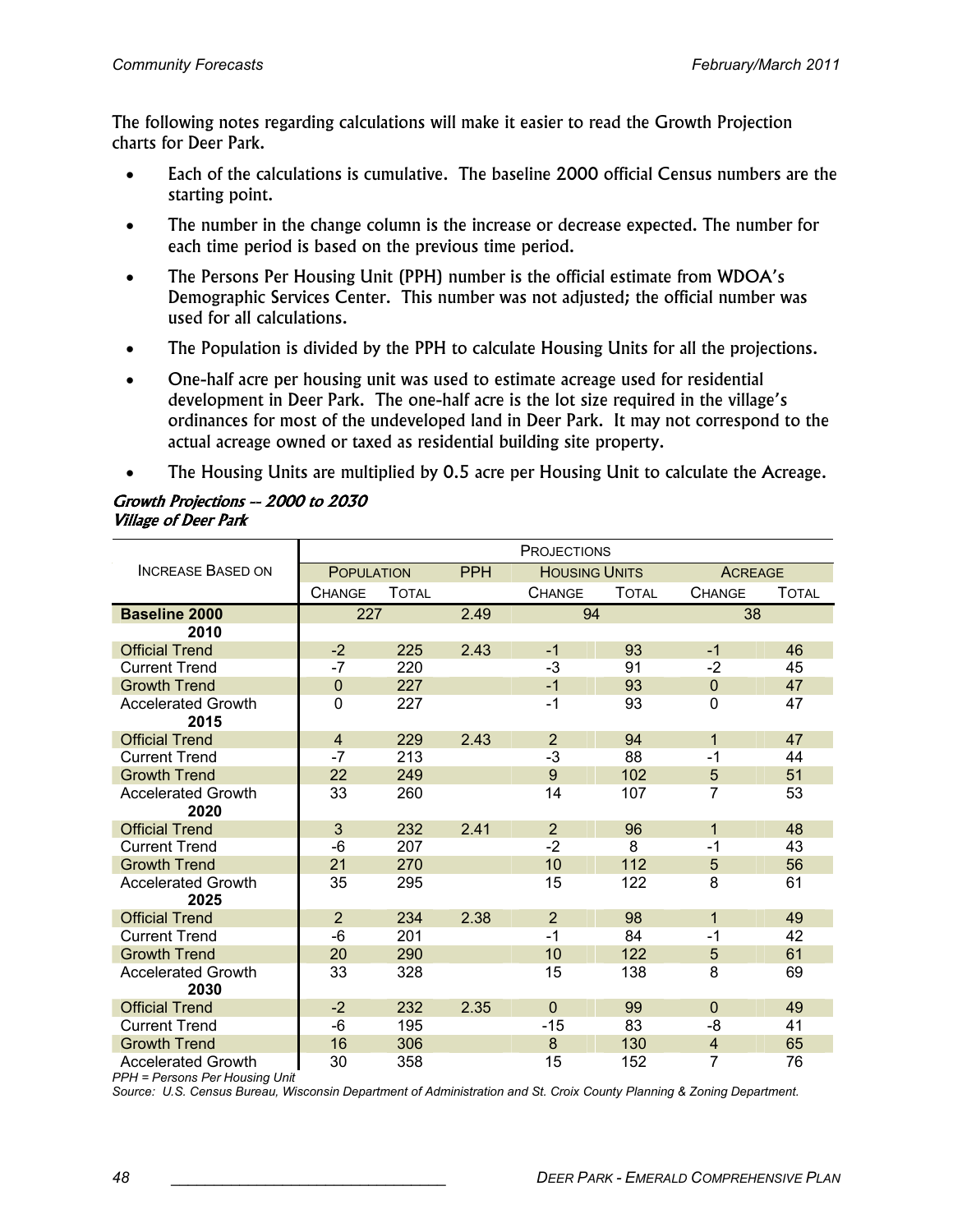